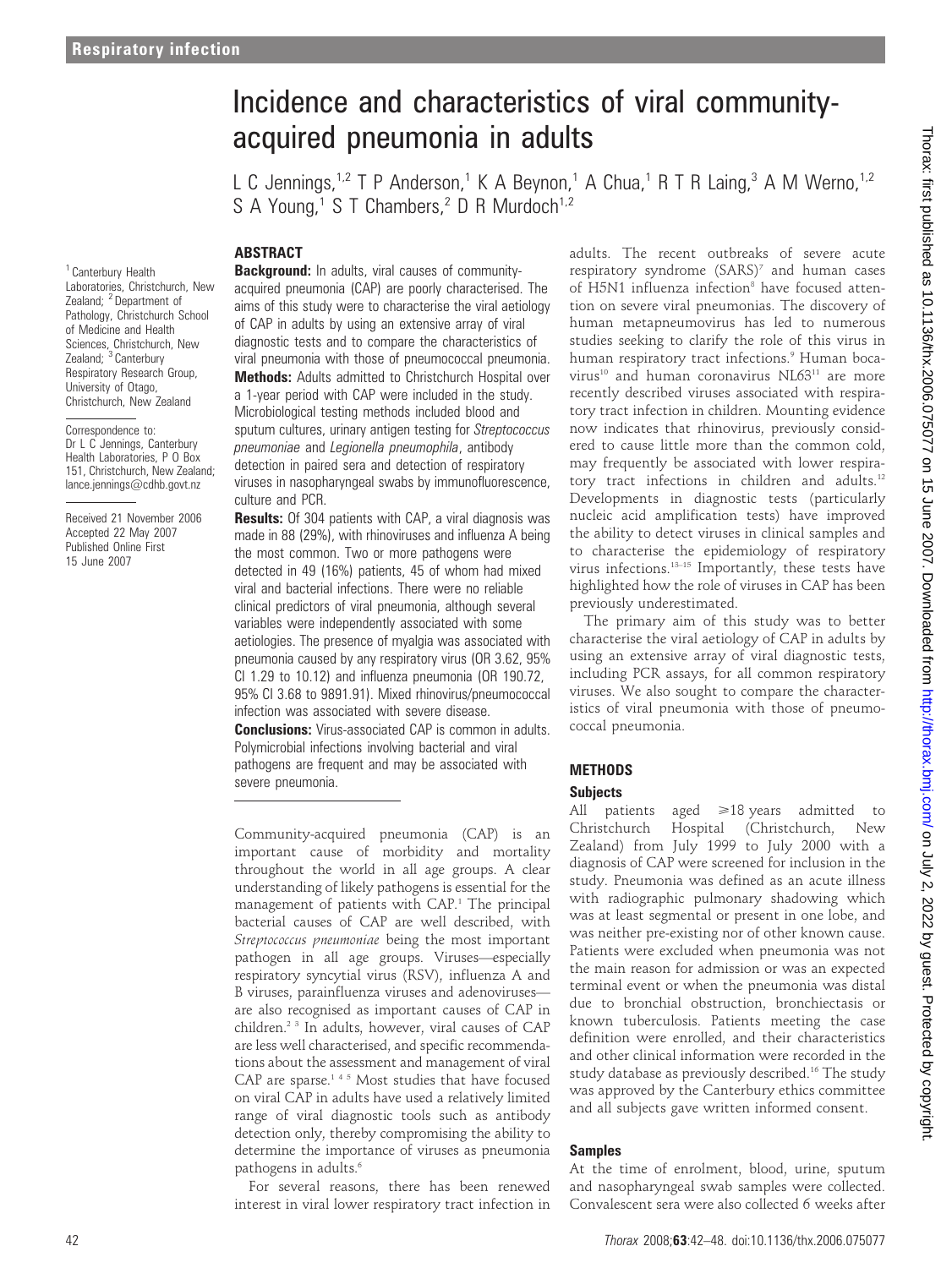admission. Nasopharyngeal swabs (Medical Wire and Equipment, Corsham, UK) were placed in 3 ml virus transport medium, forwarded to the laboratory and processed immediately or, if received outside working hours, stored at  $4^{\circ}$ C for up to 24 h before processing. These samples were vortexed and a 200 µl aliquot was removed and frozen at  $-70^{\circ}$ C for future PCR testing. The remainder was used for direct antigen detection by immunofluorescence and enhanced cell culture. All serum samples were stored at  $-20^{\circ}$ C until serological testing.

#### **Immunofluorescence**

Each nasopharyngeal specimen was centrifuged at 700g for 10 min at  $4^{\circ}$ C to sediment epithelial cells which were then spotted onto multiwell microscope slides, fixed and stained using Imagen reagents (DakoCytomation, UK).

#### Viral culture

Nasopharyngeal specimens were inoculated onto cell cultures of MDCK (Madin-Darby Canine Kidney), LLC-MK2 (Rhesus Monkey Kidney), Hep-2 (Human Epidermoid Carcinoma), A549 (Human Lung Carcinoma) and Hel (Human Epithelial Lung) in 48-well multiwell plates (Nunc) using enhanced cell culture with fluorescent antibody detection (ECCFA-48). Plates were incubated at  $37^{\circ}$ C in  $5\%$  CO<sub>2</sub> and observed for the presence of a cytopathic effect at 48 and 72 h. All cultures were screened after 72 h by direct immunofluorescence using Imagen reagents.

#### Serology

Acute and convalescent serum samples were analysed in parallel. Complement fixation tests (in-house) were performed to detect antibodies to influenza A and B viruses, adenovirus, RSV and parainfluenza viruses 1, 2 and 3; particle agglutination (Serodia Myco II, Fujirebio, Tokyo, Japan) for antibodies to Mycoplasma pneumoniae, immunofluorescence (MRL Diagnostics, Cypress, California, USA) for antibodies to Chlamydia pneumoniae and indirect immunofluorescence (MarDx Diagnostics, Scotch Plains, New Jersey, USA) for antibodies to Legionella spp.

#### **PCR**

Viral RNA was extracted from each nasopharyngeal swab specimen using the QIAamp Viral RNA kit (Qiagen, Hilden, Germany) following the manufacturer's instructions. The resultant RNA was eluted with 60 µl elution buffer and stored at  $-80^{\circ}$ C until testing. A negative control consisting of molecular grade water was included in every extraction run and PCR assay. Positive virus controls were obtained from known isolates cultured in the laboratory. Synthesis of cDNA was carried out at  $37^{\circ}$ C for 0.5 h using 5 µl RNA template and an RT mixture (5  $\mu$ I) containing first strand buffer (250 mM Tris-HCl (pH 8.3), 375 mM KCl, 15 mM MgCl<sub>2</sub>) (Invitrogen, Grand Island, NY, USA), 420 U M-MLV (Moloney-Murine Leukemia Virus) reverse transcriptase (Invitrogen), 2 U RNAse OUT Recombinant Ribonuclease Inhibitor (Invitrogen), 150 mM (each) dATP, dCTP, dGTP, and dTTP (Roche Diagnostics GmbH, Mannheim, Germany) and 2.5 µM random hexamer primers (Gibco BRL, Grand Island, NY, USA).

Eleven sets of oligonucleotide primers were selected for the amplification of highly conserved genetic sequences of RSV, influenza A and B, parainfluenza viruses 1, 2 and 3, adenovirus, rhinovirus, coronavirus 229E and OC43 and metapneumovirus.14 Human metapneumovirus real-time PCR was performed

as previously described.17 In-house conventional PCR assays were performed using a reaction mixture containing  $1 \times PCR$ buffer without  $MgCl<sub>2</sub>$  (Roche Diagnostics), 1.5–2.0 mM  $MgCl<sub>2</sub>$ , a 100 µM concentration of each deoxynucleoside triphosphate, a 0.5 µM concentration of each primer and 1.25 U Tag DNA polymerase (FastStart, Roche Diagnostics). Amplification was performed on the Mastercycler Gradient thermocycler (Eppendorf AG, Hamburg, Germany). PCR products were visualised by 2% agarose gel electrophoresis and ultraviolet illumination after ethidium bromide staining.

#### **Bacteriology**

Blood cultures were incubated aerobically and anaerobically using the BacT/ALERT blood culture system (bioMérieux, Durham, North Carolina, USA). Sputum was examined by Gram stain microscopy and cultured on sheep blood agar, chocolate agar, buffered charcoal yeast extract agar supplemented with a-ketoglutarate and modified Wadowsky-Yee medium. Urine was tested for Legionella pneumophila serogroup 1 and S pneumoniae antigens by the NOW Legionella and NOW Streptococcus pneumoniae urinary antigen tests (Binax, Portland, Maine, USA).<sup>18</sup>

#### **Definitions**

Viral infection was diagnosed when a respiratory virus was detected in nasopharyngeal samples by immunofluorescence, culture and/or PCR, and/or detection of a fourfold or greater rise in reciprocal antibody titres to a respiratory virus when testing paired serum samples. Pneumococcal infection was diagnosed when S pneumoniae was isolated from blood and/or good quality purulent sputum ( $>25$  leucocytes and  $\leq 10$ squamous epithelial cells/ $\times$ 100 field) samples, and/or detection of pneumococcal antigen in urine. Legionella infection was diagnosed by sputum culture, detection of Legionella antigen in urine and/or detection of a fourfold or greater rise in reciprocal antibody titres. Mycoplasma pneumoniae infection was diagnosed with reciprocal IgM antibody titres  $\geq 160$ , and Chlamydia pneumoniae infection was diagnosed with reciprocal antibody titres  $\geq 512$ . Infections with other bacterial pathogens were diagnosed by isolation from blood or good quality purulent sputum samples.

Disease severity was assessed by two methods: the CURBage score,<sup>19</sup> with severe disease defined as a score  $>2$ ; and the Pneumonia Severity Index (PSI),<sup>20</sup> with severe disease defined as risk class IV and V.

#### Statistical analysis

Data were entered into a Microsoft Access database and analysed using Stata Version 8.2 (StataCorp, College Station, Texas, USA). Detailed analysis was performed on a restricted sample of 199 subjects who had a full battery of viral study results (immunofluorescence, culture, serology and PCR for all respiratory viruses) and who had blood cultures and pneumococcal urinary antigen testing results. Dichotomous variables were analysed with the  $\chi^2$  test and continuous variables with the Wilcoxon rank sum test.

Logistic regression analysis was used to examine whether certain characteristics on admission were associated with specific microbial aetiologies. We were particularly interested to know whether any characteristics could be used as clinical markers of viral pneumonia. For this analysis, the presence or absence of specific infections (ie, any viral infection, influenza infection, rhinovirus infection and pneumococcal infection)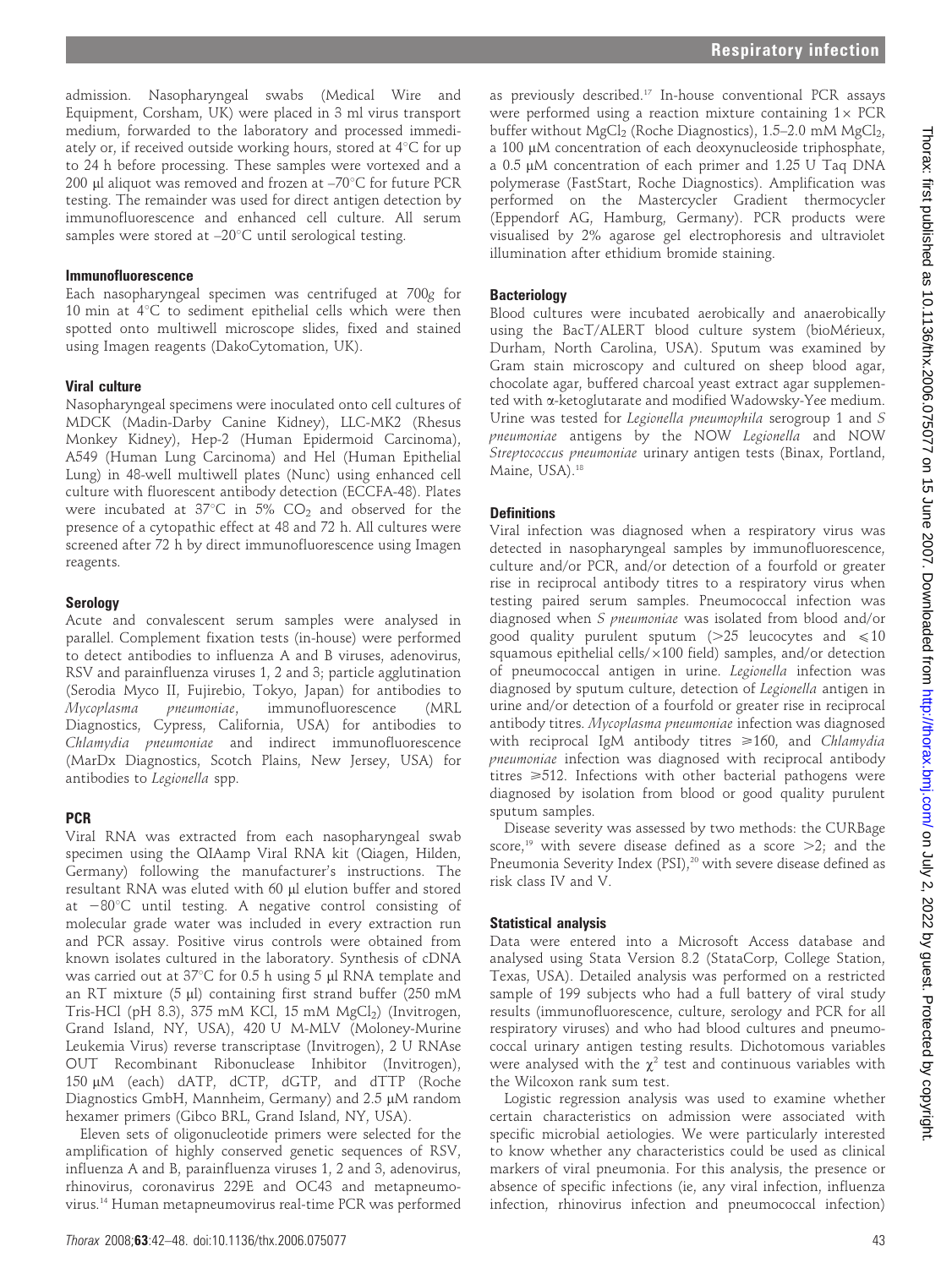|           |  |  |  | <b>Table 1</b> Viral pathogens identified in adults with community-acquired |
|-----------|--|--|--|-----------------------------------------------------------------------------|
| pneumonia |  |  |  |                                                                             |

| <b>Virus</b>      | All subjects*<br>$(n = 304)$ | Subjects with full array<br>of viral diagnostic tests*<br>$(n = 225)$ |
|-------------------|------------------------------|-----------------------------------------------------------------------|
| <b>Rhinovirus</b> | 31(10)                       | 30(13)                                                                |
| Influenza A       | 23(8)                        | 22(10)                                                                |
| Influenza B       | 6(2)                         | 5(2)                                                                  |
| <b>RSV</b>        | 12(4)                        | 8(4)                                                                  |
| Adenovirus        | 11(4)                        | 10(4)                                                                 |
| Parainfluenza     | 6(2)                         | 2(1)                                                                  |
| Coronavirus 229E  | 4(1)                         | 3(1)                                                                  |
| Coronavirus OC43  | 2(1)                         | 2(1)                                                                  |
| Metapneumovirus   | 0(0)                         | 0(0)                                                                  |
| Total             | 95                           | 82                                                                    |

Data shown as number (%).

\*More than one virus was detected in some patients.

RSV, respiratory syncytial virus.

were the binary outcome variables in separate models. The models all included the following explanatory variables: age (in years), duration of symptoms (in days), influenza season (defined as May–October), presence of myalgia, presence of rigors, influenza vaccination within the past year, current smoking status (smoker vs non-smoker) and the presence of neutrophilia (defined as  $>$ 8 $\times10^6$ /l).

Logistic regression analysis was also used to assess independent associations with severe disease. Two models were constructed: the first model had severe disease as defined by the CURBage score as the outcome variable, while the second model had severe disease as defined by the PSI risk class as the outcome variable. The other variables included in both models were: age (years), male sex, presence of any comorbidity, current smoking status, radiographic presence of multilobe disease, presence of rhinovirus infection, presence of influenza infection, presence of pneumococcal infection, and influenza vaccination within the past year.

For all logistic regression analysis, likelihood ratio tests were used to compare models with and without interaction terms.

#### RESULTS

Of 304 patients (median age 70 years (range 18–99), 158 (52%) men) admitted with CAP, an aetiological diagnosis could be established in 177 (58%). A viral diagnosis was made in 88 (29%) patients (table 1).

The most commonly identified non-viral pathogens were S pneumoniae (93 (31%)); Haemophilus influenzae (34 (11%)); Legionella pneumophila (11 (4%)); Mycoplasma pneumoniae (8 (3%)); and Staphylococcus aureus (7 (2%)). Two or more pathogens were detected in 49 patients, 45 of whom had mixed viral and bacterial infections (table 2).

Of the different viral diagnostic tests, immunofluorescence detected 11 viruses, culture detected 32 viruses, serology detected 44 viruses and PCR detected 52 viruses. Interestingly, for influenza A and B viruses, adenovirus, parainfluenza virus and RSV, PCR contributed little extra to the diagnostic yield, with only 2 cases detected by PCR alone. On the other hand, PCR was the sole positive testing method for detection of rhinovirus and the coronaviruses. Owing to concerns about whether rhinovirus PCR positivity represented true infection or coincidental carriage, we tested a control group of patients who did not have respiratory or infectious diseases. These control patients were admitted to Christchurch Hospital at the same time as a subgroup of the cases with CAP, to whom they were

Table 2 Polymicrobial infections in 304 adults with communityacquired pneumonia

| <b>Pathogens</b>                                                               | Subjects (n) |
|--------------------------------------------------------------------------------|--------------|
| Mixed viral and bacterial pathogens:                                           |              |
| Influenza A plus:                                                              |              |
| Streptococcus pneumoniae                                                       | 5            |
| Streptococcus pneumoniae and Chlamydia pneumoniae                              | 1            |
| Haemophilus influenzae                                                         | 1            |
| Legionella pneumophila                                                         | 1            |
| Pseudomonas aeruginosa                                                         | 1            |
| Influenza B plus:                                                              |              |
| Staphylococcus aureus                                                          | 2            |
| Streptococcus pneumoniae                                                       | 1            |
| Legionella pneumophila                                                         | 1            |
| Rhinovirus plus:                                                               |              |
| Streptococcus pneumoniae                                                       | 11           |
| Haemophilus influenzae                                                         | 2            |
| Respiratory syncytial virus plus:                                              |              |
| Streptococcus pneumoniae                                                       | 4            |
| Haemophilus influenzae                                                         | 1            |
| Moraxella catarrhalis                                                          | 1            |
| Pseudomonas aeruginosa                                                         | 1            |
| Adenovirus plus:                                                               |              |
| Haemophilus influenzae                                                         | 2            |
| Streptococcus pneumoniae                                                       | 1            |
| Parainfluenza virus plus:                                                      |              |
| Streptococcus pneumoniae                                                       | 3            |
| Haemophilus influenzae                                                         | 1            |
| Coronavirus plus:                                                              |              |
| Streptococcus pneumoniae                                                       | 2            |
| Multiple viral pathogens:                                                      |              |
| Influenza A and adenovirus                                                     | 1            |
| Influenza A and coronavirus 229E                                               | 1            |
| Influenza A and rhinovirus and Haemophilus influenzae                          | 1            |
| Influenza A and rhinovirus and Streptococcus pneumoniae                        | 1            |
| Rhinovirus and respiratory syncytial virus                                     | 1            |
| Respiratory syncytial virus and coronavirus 229E and<br>Haemophilus influenzae | 1            |
| Adenovirus and coronavirus 229E                                                | 1            |
| <b>Total</b>                                                                   | 49           |

matched for age and sex. Unfortunately, nasopharyngeal swabs had not been collected from the control patients. However, throat swabs had been collected from both cases and control patients. We therefore tested throat swabs from 50 cases and from their matched controls by the rhinovirus PCR assay described previously. The cases were consecutive enrolments during a time of rhinovirus transmission. Throat swabs from 12 cases (24%) tested positive for rhinovirus (including 10 of 13 who had positive nasopharyngeal swab samples), while only 1 (2%) control throat swab sample tested positive for rhinovirus  $(p = 0.003, \text{McNemar's test}).$ 

Figure 1 shows the monthly distribution of viral infections; the influenza season in New Zealand usually occurs in May to October. Characteristics of pneumonia associated with specific respiratory viruses are shown in table 3.

Of the 88 patients with documented viral infections, 4 were admitted to the intensive care unit, 5 died during hospital admission and 1 died between discharge and 6-week follow-up.

Detailed analysis was performed on 199 subjects who had the full battery of results for all viral studies, blood cultures and pneumococcal urinary antigen testing. The median age of this group was 68 years (range 19–95) and 103 (52%) were men. Of these patients, 67 (34%) had a viral infection. The following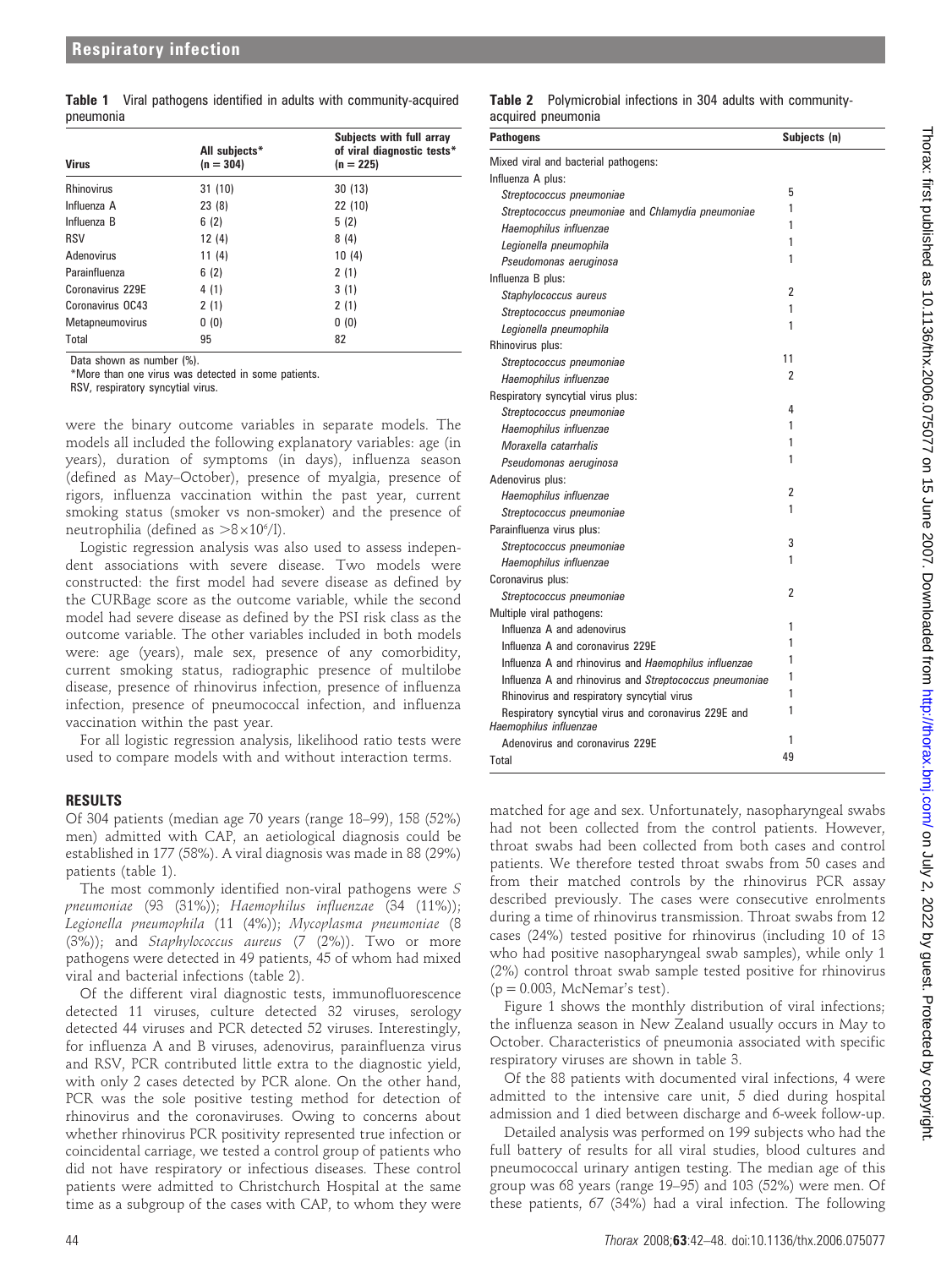

Figure 1 Monthly distribution of cases of virus-associated community-acquired pneumonia. RSV, respiratory syncytial virus.

|                                            | <b>Aetiological agent</b>       |                           |                          |                          |                                 |                                  |                                 |
|--------------------------------------------|---------------------------------|---------------------------|--------------------------|--------------------------|---------------------------------|----------------------------------|---------------------------------|
|                                            | <b>Rhinovirus</b><br>$(n = 31)$ | Influenza A<br>$(n = 23)$ | Influenza B<br>$(n = 6)$ | <b>RSV</b><br>$(n = 12)$ | <b>Adenovirus</b><br>$(n = 11)$ | Parainfluenza virus<br>$(n = 6)$ | <b>Coronavirus</b><br>$(n = 6)$ |
| Male                                       | 15 (48)                         | 15(65)                    | 2(33)                    | 8(67)                    | 6(55)                           | 3(50)                            | 4(67)                           |
| Age (years)<br>(median (IQR))              | 66 (42-78)                      | 66 (55-76)                | 72 (68-83)               | 79 (70-81)               | $51(30 - 71)$                   | $81(73 - 86)$                    | 71 (55-78)                      |
| Duration symptoms (days)<br>(median (IQR)) | $7(3-7)$                        | $7(3-21)$                 | $6(4-14)$                | $6(4-18)$                | $3(2-7)$                        | $6(4-7)$                         | $6(4-14)$                       |
| Symptoms                                   |                                 |                           |                          |                          |                                 |                                  |                                 |
| Cough                                      | 29/31 (94)                      | 21/22 (96)                | $5/6$ (83)               | 12/12 (100)              | 9/11(82)                        | $6/6$ (100)                      | 6/6/(100)                       |
| Sputum                                     | 23/31 (74)                      | 16/22(73)                 | $4/6$ (67)               | 10/12(83)                | 8/11(73)                        | 2/5(40)                          | $4/6$ (67)                      |
| Pleuritic pain                             | 18/31 (58)                      | 8/23(35)                  | $3/6$ (50)               | 4/12(33)                 | 6/10(60)                        | 2/5(40)                          | $4/6$ (67)                      |
| <b>Rigors</b>                              | 14/29(48)                       | 5/11(46)                  | $1/3$ (33)               | $2/8$ (25)               | 1/4(25)                         | 2/3(67)                          | $2/2$ (100)                     |
| Lethargy                                   | 26/30 (87)                      | 15/15 (100)               | 4/4 (100)                | 7/9(78)                  | $5/6$ (83)                      | $2/2$ (100)                      | $3/3$ (100)                     |
| Anorexia                                   | 23/30 (77)                      | 13/14(93)                 | $3/3$ (100)              | 6/9(67)                  | $6/6$ (100)                     | $0/2$ (0)                        | $2/2$ (100)                     |
| Diarrhoea                                  | 5/30(17)                        | 5/12(42)                  | $3/4$ (75)               | $4/8$ (50)               | $2/6$ (33)                      | $0/2$ (0)                        | $\qquad \qquad -$               |
| Headache                                   | 12/29(41)                       | 5/9(56)                   | 1/2(50)                  | 1/7(14)                  | 1/4(25)                         | $0/2$ (0)                        | $\overline{\phantom{m}}$        |
| Myalgia                                    | 7/27(26)                        | 5/10(50)                  | $2/2$ (100)              | 2/7(29)                  | 2/5(40)                         | $0/2$ (0)                        | $\qquad \qquad -$               |
| Any comorbidity                            | 18/31 (58)                      | 13/23(57)                 | $3/6$ (50)               | 10/12(83)                | 7/11(64)                        | $3/6$ (50)                       | $4/6$ (67)                      |
| COPD                                       | 6/31(19)                        | 8/23(35)                  | $1/6$ (17)               | 4/12(33)                 | 3/11(27)                        | $2/6$ (33)                       | $3/6$ (50)                      |
| Asthma                                     | 8/31(26)                        | 3/23(13)                  | $0/6$ (0)                | 1/12(8)                  | 3/11(27)                        | $0/6$ (0)                        | $1/6$ (17)                      |
| Cardiac failure                            | 2/31(7)                         | $3/23$ (13)               | $1/6$ (17)               | 5/12(42)                 | 3/11(27)                        | $2/6$ (33)                       | $0/6$ (0)                       |
| <b>Diabetes</b>                            | 3/31(10)                        | $3/23$ (13)               | $1/6$ (17)               | 6/12(50)                 | 1/11(9)                         | $0/6$ (0)                        | $1/6$ (17)                      |
| Cerebrovascular disease                    | 4/31(13)                        | $3/23$ (13)               | $0/6$ (0)                | 5/12(42)                 | 1/11(9)                         | $2/6$ (33)                       | $0/6$ (0)                       |
| Renal disease                              | 1/31(3)                         | 1/23(4)                   | $1/6$ (17)               | 1/12(8)                  | 1/11(9)                         | $0/6$ (0)                        | $0/6$ (0)                       |
| Current smoker                             | 7/31(23)                        | 7/23(30)                  | $1/6$ (17)               | 1/12(8)                  | 4/11(36)                        | $1/6$ (17)                       | $0/6$ (0)                       |
| Influenza vaccine within<br>1 year         | 16/31(52)                       | 7/23(30)                  | 2/5(40)                  | 8/12(67)                 | 5/11(46)                        | $5/6$ (83)                       | $2/6$ (33)                      |
| CURBage > 2                                | 7/31(23)                        | 2/23(9)                   | $1/6$ (17)               | 4/12(33)                 | 3/11(27)                        | $3/6$ (50)                       | $2/6$ (33)                      |
| PSI class IV and V                         | 12/31(39)                       | 15/23(65)                 | $3/6$ (50)               | 9/12(75)                 | 4/11(36)                        | $5/6$ (83)                       | $3/6$ (50)                      |
| Multilobe disease                          | 13/31(42)                       | 13/23(57)                 | 4/6(67)                  | 2/12(17)                 | 3/11(27)                        | 4/6(67)                          | $2/6$ (33)                      |
| Neutrophils $>8\times10^{6}/I$             | 29/31 (94)                      | 17/23(74)                 | 5/6(83)                  | 8/12(67)                 | 10/11(91)                       | $6/6$ (100)                      | $5/6$ (83)                      |
| Died during admission                      | 3/31(10)                        | $2/23$ (9)                | $0/6$ (0)                | 0/12(0)                  | 0/11(0)                         | 1/6(17)                          | $0/6$ (0)                       |
| Died by 6 weeks                            | 3/31(10)                        | $2/23$ (9)                | $0/6$ (0)                | 1/12(8)                  | 0/11(0)                         | $1/6$ (17)                       | $0/6$ (0)                       |
| <b>ICU</b> admission                       | 1/31(3)                         | $2/23$ (9)                | $0/6$ (0)                | 0/12(0)                  | 1/11(9)                         | $0/6$ (0)                        | $0/6$ (0)                       |

Table 3 Characteristics of patients with community-acquired pneumonia associated with specific respiratory viruses

Data are shown as number (%) unless otherwise specified.

COPD, chronic obstructive pulmonary disease; PSI, Pneumonia Severity Index.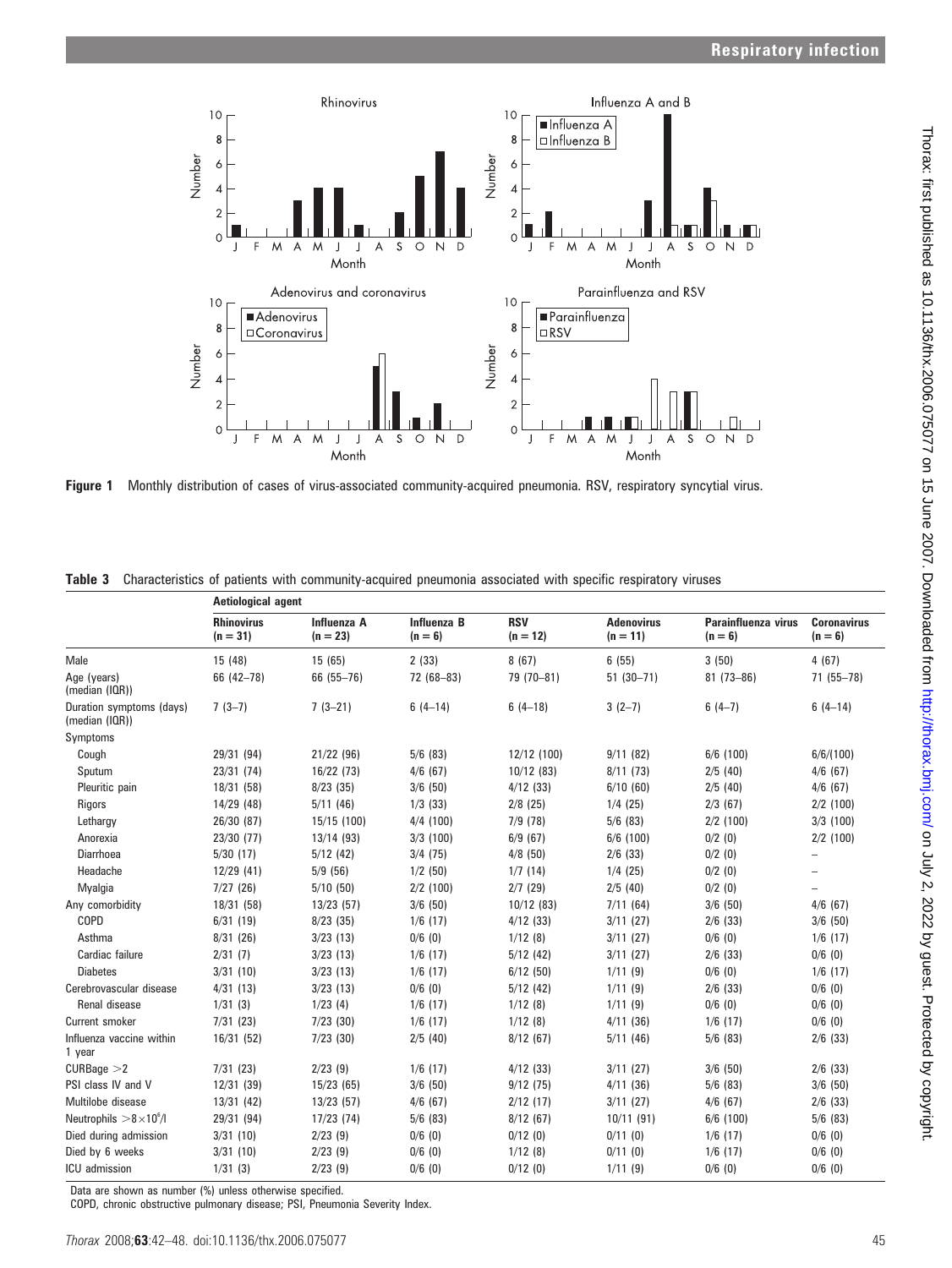|  |  |  |  |  | Table 4 Associations with viral and pneumococcal pneumonia on multivariate analysis |
|--|--|--|--|--|-------------------------------------------------------------------------------------|
|--|--|--|--|--|-------------------------------------------------------------------------------------|

| <b>Outcome</b>              | <b>Variable</b>                    | OR (95% CI)               | p Value |
|-----------------------------|------------------------------------|---------------------------|---------|
| Infection with any virus    | Myalgia                            | 3.62 (1.29 to 10.12)      | 0.01    |
|                             | Influenza vaccine (May-October)    | $0.11$ (0.02 to 0.61)     | 0.01    |
|                             | Influenza vaccine (November-April) | 1.21 (0.25 to 5.95)       | 0.81    |
| Influenza infection         | Age (per 1 year increase)          | 1.20 (1.04 to 1.38)       | 0.01    |
|                             | Infection in May-October           | 57.40 (1.03 to 3209.38)   | 0.05    |
|                             | Influenza vaccine                  | $0.001$ (<0.0001 to 0.33) | 0.02    |
|                             | Myalgia                            | 190.72 (3.68 to 9891.91)  | 0.009   |
|                             | Neutrophilia                       | $0.03$ (0.001 to 0.60)    | 0.02    |
| <b>Rhinovirus infection</b> | Infection in May-October           | $0.39$ (0.14 to 1.07)     | 0.07    |
|                             | Neutrophilia                       | 9.93 (1.19 to 82.83)      | 0.03    |
| Pneumococcal infection      | Rigors                             | 2.61 (1.06 to 6.44)       | 0.04    |
|                             | Current smoking                    | 4.04 (1.33 to 12.28)      | 0.01    |

 on July 2, 2022 by guest. Protected by copyright. <http://thorax.bmj.com/> Thorax: first published as 10.1136/thx.2006.075077 on 15 June 2007. Downloaded from Thorax: first published as 10.1136/thx.2006.075077 on 15 June 2007. Downloaded from http://thorax.bmj.com/ on July 2, 2022 by guest. Protected by copyright

were statistically significant differences between monomicrobial viral and monomicrobial pneumococcal pneumonia on univariable analysis. Compared with patients with pneumococcal pneumonia, diabetes was more common (11% vs 0%,  $p = 0.02$ ), severe disease (CURBage score  $>2$ ) was less common (9% vs 28%,  $p = 0.02$ ) and duration of symptoms before admission was longer (median 7 vs 4 days,  $p = 0.04$ ) in patients with pneumonia associated with any respiratory virus. Myalgia (80% vs 27%,  $p = 0.02$ ) and diabetes (13% vs 0%,  $p = 0.02$ ) were more common and neutrophilia (neutrophil count  $>8\times10^{6}/l$ ) (60% vs 85%, p = 0.04) and severe disease (CURBage score  $>2$ ) (0% vs 28%, p = 0.02) were less common in patients with influenza than in those with pneumococcal pneumonia.

Table 4 shows the significant associations with viral and pneumococcal pneumonia on multivariate analysis. The inclusion of an interaction term between influenza season and influenza vaccination significantly improved the model for pneumonia associated with any viral infection. Of particular note are the associations of myalgia with influenza infection, neutrophilia with rhinovirus infection, and rigors and smoking with pneumococcal infection.

Table 5 shows the significant independent associations with disease severity as assessed by both CURBage score and PSI risk class. The inclusion of interaction terms between rhinovirus infection and pneumococcal infection significantly improved both models. Increasing age, male sex and mixed rhinovirus/ pneumococcal infection were independently associated with severe disease as assessed with both severity assessment tools.

#### **DISCUSSION**

This is one of few studies to use such a comprehensive battery of viral diagnostic tests in order to detect respiratory virus infection in adults with CAP. Our findings indicate that about one-third of adults admitted to hospital with CAP (at least half of those with an identifiable pathogen) have evidence of infection with one or more respiratory viruses. Other studies that have not used nucleic acid amplification assays have typically reported that 5–20% of adult cases of CAP have a viral aetiology.<sup>21</sup> In a similar study to our own, respiratory virus infections were detected in 15 (14%) of 105 adults with CAP by conventional diagnostic methods, but this increased to 59 (56%) when real-time PCR was used.<sup>15</sup> Similarly, in another study of 198 adults with CAP, respiratory viruses were identified in 46 patients  $(23\%)$ .<sup>22</sup> In that study, serology detected 6 viruses, immunofluorescence 8 viruses, culture detected 12 viruses and PCR detected 45 viruses.

Although rhinoviruses were the most commonly identified virus in our patients, their role in pneumonia is controversial. Despite optimal replication occurring at  $33-35^{\circ}C$ , thereby restricting growth at core body temperature, increasing evidence links rhinoviruses to infection of the lower respiratory tract. Rhinovirus infection has been associated with pneumonia and bronchiolitis in young children and exacerbations of pre-existing airways diseases such as asthma, chronic obstructive pulmonary disease and cystic fibrosis.12 Outbreaks of severe respiratory disease (including pneumonia) in elderly nursing home residents have been associated with rhinovirus.<sup>23 24</sup> We detected rhinoviruses in samples from  $>10\%$  of adults in our study. This

| <b>Table 5</b> Independent associations with disease severity |  |  |  |  |  |  |
|---------------------------------------------------------------|--|--|--|--|--|--|
|---------------------------------------------------------------|--|--|--|--|--|--|

| <b>Outcome</b>   | Variable                                                                     | OR (95% CI)            | p Value |
|------------------|------------------------------------------------------------------------------|------------------------|---------|
| Severe disease   | Age (per 1 year increase)                                                    | 1.09 (1.05 to 1.14)    | < 0.001 |
| (CURBage score)  | Male sex                                                                     | 3.26 (1.36 to 7.82)    | 0.008   |
|                  | Rhinovirus infection (with<br>concomitant pneumococcal infection)            | 9.95 (1.31 to 75.34)   | 0.03    |
|                  | <b>Rhinovirus infection (without)</b><br>concomitant pneumococcal infection) | $0.18$ (0.02 to 1.81)  | 0.15    |
| Severe disease   | Age (per 1 year increase)                                                    | $1.17$ (1.11 to 1.23)  | < 0.001 |
| (PSI risk class) | Male sex                                                                     | 2.50 (1.04 to 5.98)    | 0.04    |
|                  | Current smoker                                                               | 3.28 (1.03 to 10.45)   | 0.05    |
|                  | <b>Rhinovirus infection (with)</b><br>concomitant pneumococcal infection)    | 11.52 (1.09 to 121.89) | 0.04    |
|                  | <b>Rhinovirus infection (without)</b><br>concomitant pneumococcal infection) | $0.18$ (0.04 to 0.87)  | 0.03    |

PSI, Pneumonia Severity Index.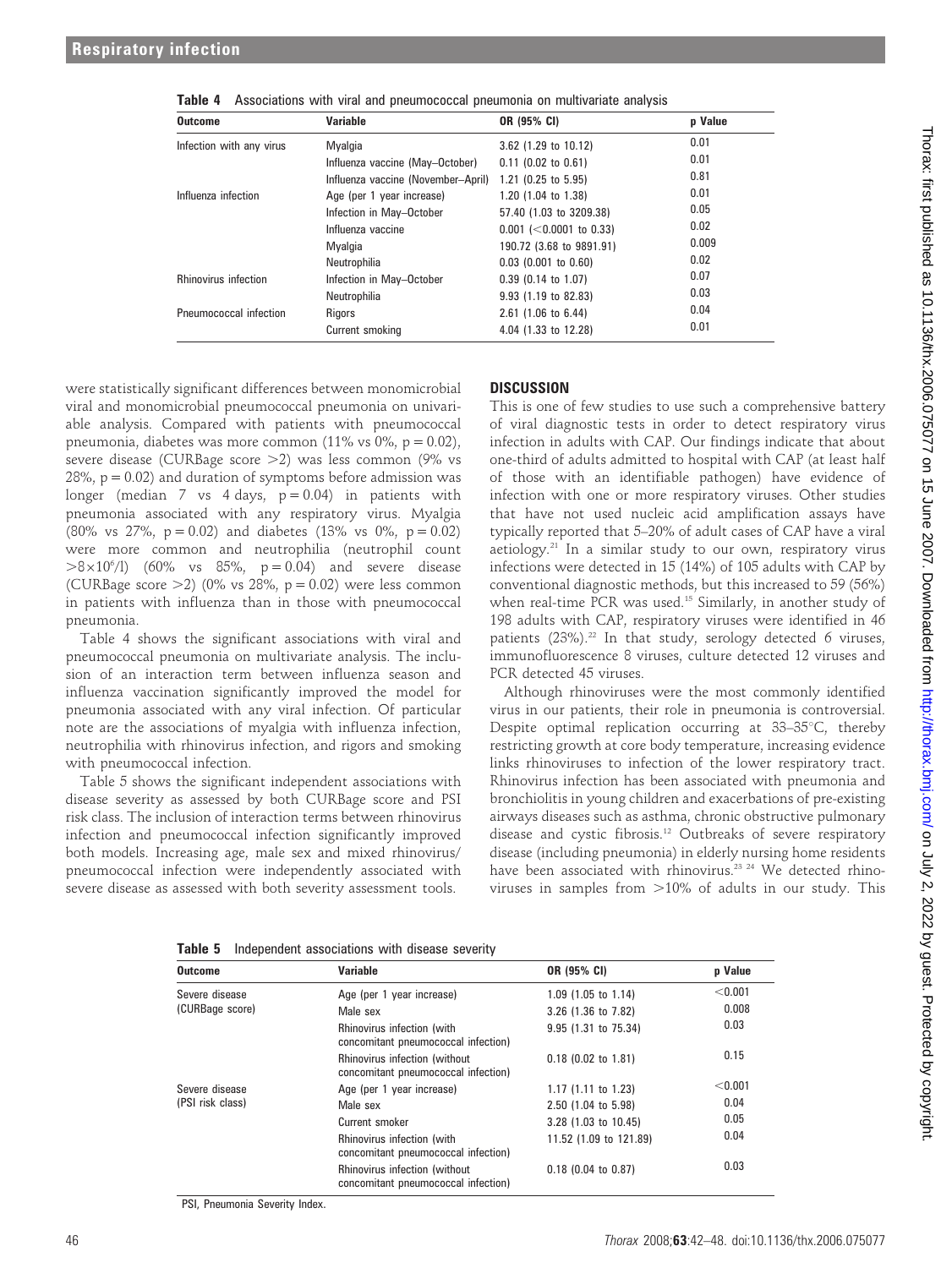compares with a detection rate of 17% in adults admitted to hospital with CAP in the Netherlands,<sup>15</sup> 4% in adults hospitalised with CAP in Spain<sup>22</sup> and  $33\%$  in adults presenting to primary care in the UK with lower respiratory tract infections.25 A limitation of other studies is the lack of a control group and the uncertainty about the prevalence of asymptomatic rhinovirus infection. For example, rhinovirus RNA has been detected in upper respiratory samples from 3% of asymptomatic elderly adults.<sup>26</sup> Although our control group was suboptimal because nasopharyngeal swabs had not been collected from them, we believe the concordance of rhinovirus PCR results between throat and nasopharyngeal swabs for the patients with CAP and the lack of positive results in throat swabs from controls provides circumstantial evidence that detection of rhinovirus represents true infection in our sample. Interestingly, a recent longitudinal study in healthy children showed that picornavirus infections (diagnosed by PCR) were usually associated with clinical illness.<sup>27</sup>

It remains unclear whether viruses alone cause pneumonia, or whether they act in conjunction with other respiratory pathogens. Mounting evidence suggests that many respiratory viruses are capable of invading and replicating in the lower respiratory tract mucosa.28 29 Respiratory viruses are also now recognised as important causes of severe lower respiratory tract infections in immunocompromised patients.<sup>30</sup> Alternatively, respiratory viral infection may predispose to bacterial pneumonia.31 Bacterial pneumonia is a well recognised complication of influenza,<sup>32</sup> and pneumococcal vaccination has been associated with reduced virus-associated pneumonia in children.<sup>33</sup> Adherence of S pneumoniae to human tracheal epithelial cells is higher in the presence of rhinovirus, $34$  and there is ample evidence that influenza virus infection predisposes to adherence, invasion and induction of disease by pneumococcus.<sup>32</sup> Consistent with the coinfection model, there was a relatively high rate of documented polymicrobial infection in our study, and this finding has been described by others.<sup>6 15 22 35</sup> Approximately half of the patients in our study with viral infections also had a documented infection with at least one bacterial pathogen. Interestingly, mixed rhinovirus/pneumococcal infection was independently associated with both measures of severe disease. An association between polymicrobial infection involving viruses and severe pneumonia has been noted by others<sup>15</sup> but, to our knowledge, the association between mixed rhinovirus/pneumococcal infection and severe pneumonia has not been previously reported. This observation needs to be confirmed by other studies.

We identified no reliable clinical predictors of viral pneumonia, although several variables were associated with some aetiologies on multivariate analysis. Influenza vaccination was associated with reduced odds of influenza pneumonia and of any viral pneumonia during May–October. The presence of myalgia was associated with viral pneumonia and, in particular, influenza pneumonia. Interestingly, neutrophilia was associated with reduced odds of influenza pneumonia but increased odds of having rhinovirus infection. The reason for the latter association is unclear, although it is possible that this is a result of infection with a bacterial co-pathogen such as S pneumoniae. One-third of subjects with rhinovirus infections also had documented S pneumoniae infection. In comparison with the viral-associated pneumonias, the presence of rigors and current smoking were associated with pneumococcal pneumonia.

An important limitation of this study, as with all similar studies, is the sizeable minority of patients for whom a microbiological aetiology cannot be determined. Although this

proportion is smaller than many previous studies because of the use of improved diagnostics, we are undoubtedly still underestimating the prevalence of many aetiologies including the respiratory viruses. It is likely that the importance of both viral pneumonia and mixed viral/bacterial pneumonia is greater than we have estimated. This will only be confirmed with further improvement in diagnostic testing methods.

The management of CAP in adults has traditionally focused little on potential viral causes. This situation is largely due to the lack of specific antiviral agents and the impression that viral pathogens play a relatively minor role in adult pneumonia. Increasing awareness that adult CAP is commonly associated with viral infections, the potential impact of viral vaccines and the increasing availability of antiviral chemotherapeutic agents should direct researchers and clinicians to focus more on the role of respiratory viruses in adult CAP. Several anti-influenza agents, including oseltamivir and zanamivir, are now available,<sup>37</sup> and agents against other viruses (such as pleconaril against rhinoviruses) are undergoing clinical evaluation.<sup>38 39</sup>

In summary, our findings add further evidence that viralassociated CAP is common in adults. Furthermore, polymicrobial infections involving bacterial and viral pathogens were common, and mixed rhinovirus/pneumococcal infection appears to be associated with severe pneumonia. Despite recent improvements in diagnostic tests, no aetiological agent can be identified in a large proportion of adults admitted to hospital with CAP, and it is likely that the prevalence of both viral and mixed bacterial-viral infection is even higher than currently estimated. Further research should focus on better characterising the viral burden in adult CAP and the interaction between bacterial and viral pathogens.

Acknowledgements: The authors thank Anton Russell and other staff of the Microbiology Department, Canterbury Health Laboratories, other members of the Christchurch Community-Acquired Pneumonia Study research team and Binax Inc for donating the urinary antigen tests.

Funding: Health Research Council of New Zealand, the Canterbury Respiratory Research Trust and Canterbury District Health Board. Competing interests: None.

#### **REFERENCES**

- Mandell LA, Bartlett JG, Dowell SF, et al. Update of practice guidelines for the management of community-acquired pneumonia in immunocompetent adults. Clin Infect Dis 2003;37:1405–32.
- 2. **Juvén T,** Mertsola J, Waris M, et al. Etiology of community-acquired pneumonia in 254 hospitalized children. Pediatr Infect Dis J 2000;19:292-8.
- Tsolia MN, Psarras S, Bossios A, et al. Etiology of community-acquired pneumonia in hospitalized school-age children: evidence for high prevalence of viral infections. Clin Infect Dis 2004;39:681–6.
- 4. **Niederman MS, Mandell LA, Anzueto A, et al. Guidelines for the management of** adults with community-acquired pneumonia: diagnosis, assessment of severity, antimicrobial therapy, and prevention. Am J Respir Crit Care Med 2001;163:1730-54.
- 5. Woodhead M, Blasi F, Ewig S, et al. Guidelines for the management of adult lower respiratory tract infections. Eur Respir J 2005;26:1138-80.
- 6. **de Roux A,** Marcos MA, Garcia E, et al. Viral community-acquired pneumonia in nonimmunocompromised adults. Chest 2004;125:1343–51.
- 7. **Peiris JSM**, Yuen KY, Osterhaus A, et al. Current concepts: the severe acute respiratory syndrome. N Engl J Med 2003;349:2431-41.
- 8. Writing Committee of the World Health Organization Consultation on Human Influenza AH. Avian influenza A (H5N1) infection in humans. N Engl J Med 2005;353:1374–85.
- 9. Crowe JE. Human metapneumovirus as a major cause of human respiratory tract disease. Pediatr Infect Dis J 2004;23:S215-21.
- 10. **Arnold JC,** Singh KK, Spector SA, et al. Human bocavirus: prevalence and clinical spectrum at a children's hospital. Clin Infect Dis 2006;43:283-8.
- 11. van der Hoek L, Pyrc K, Berkhout B. Human coronavirus NL63, a new respiratory virus. FEMS Microbiol Rev 2006;30:760-73.
- 12. Hayden FG. Rhinovirus and the lower respiratory tract. Rev Med Virol 2004;14:17-31.
- 13. **Murdoch DR.** Molecular genetic methods in the diagnosis of lower respiratory tract infections. APMIS 2004;112:713–27.